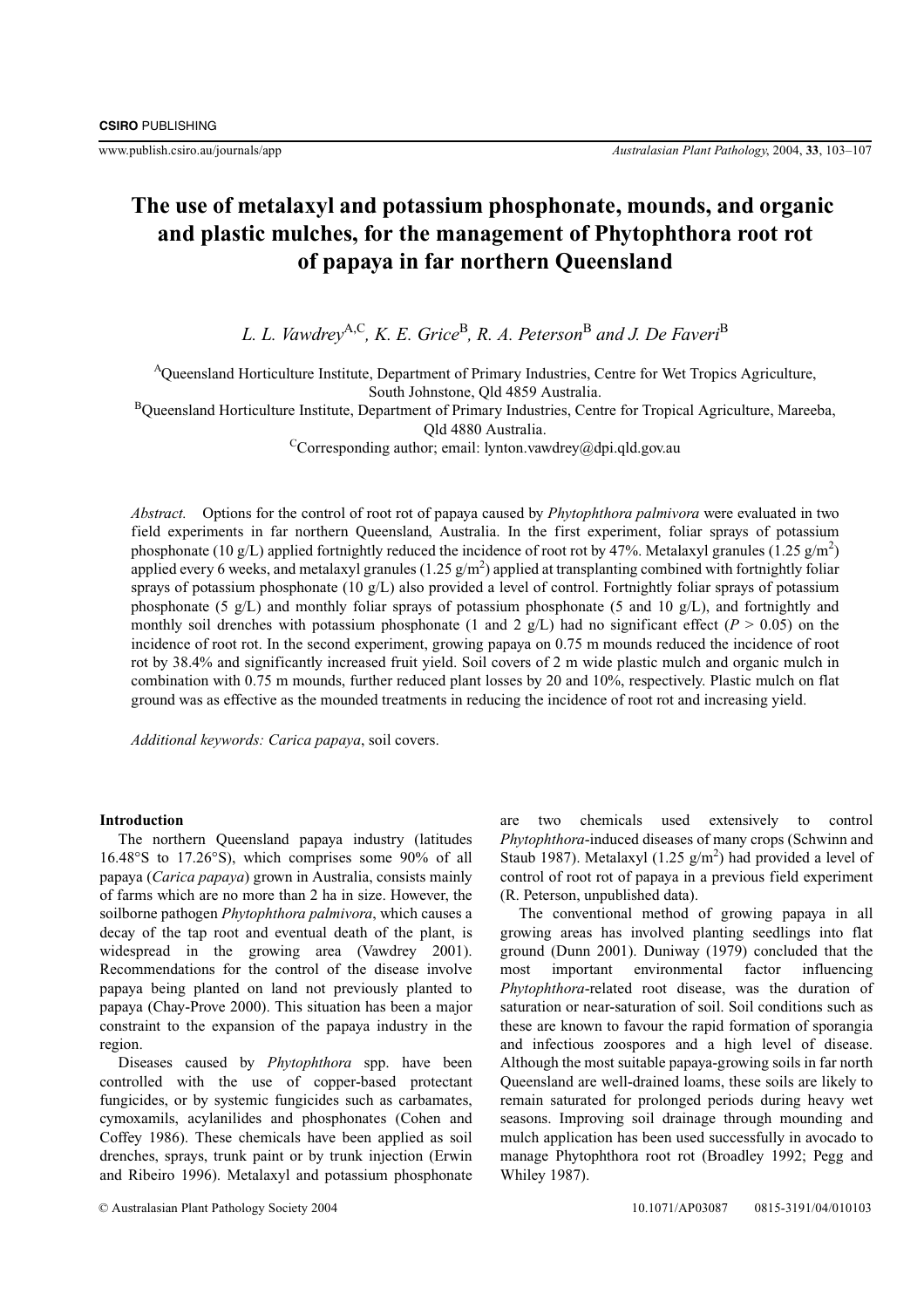| Treatment     | Method of application and       | Treatment interval | $%$ papaya infection <sup>A</sup> at |             |
|---------------|---------------------------------|--------------------|--------------------------------------|-------------|
|               | rate of a.i.                    |                    | 4 June                               | 8 July      |
| Untreated     |                                 |                    | 80.0ab                               | $90.0$ ab   |
| Phosphonate   | Drench $1 g/L$                  | Monthly            | 85.0 a                               | 97.5 a      |
| Phosphonate   | Drench $2 g/L$                  | Fortnightly        | 77.5 abc                             | 85.0 ab     |
| Phosphonate   | Spray 5 $g/L$                   | Monthly            | $70.0$ abcd                          | 85.0 ab     |
| Phosphonate   | Drench $2 g/L$                  | Monthly            | $65.0$ abcd                          | $90.0$ ab   |
| Phosphonate   | Spray $10 \text{ g/L}$          | Monthly            | 55.0 bcde                            | $65.0$ bcde |
| Phosphonate   | Spray 5 $g/L$                   | Fortnightly        | 55.0 bcde                            | 77.5 abcd   |
| Phosphonate   | Drench $1 g/L$                  | Fortnightly        | 50.0 cde                             | $75.0$ abcd |
| Metalaxyl     | Granules $0.5$ g/m <sup>2</sup> | 6 weeks            | 50.0 cde                             | 82.5 abc    |
| Metalaxyl     | Granules 1.25 $g/m2$            | 6 weeks            | $45.0$ de                            | 57.5 cde    |
| $Metalaxyl +$ | Granules 1.25 $g/m2$            | At transplanting   |                                      |             |
| Phosphonate   | Spray $10 \text{ g/L}$          | Fortnightly        | 35.0 e                               | 55.0 de     |
| Phosphonate   | Spray $10 \text{ g/L}$          | Fortnightly        | 27.5 e                               | 42.5 e      |
|               |                                 |                    |                                      |             |

**Table 1. Effect of metalaxyl and potassium phosphonate alone and in combination, at various rates, application times and methods of application on the incidence of** *Phytophthora* **root rot of papaya**

<sup>A</sup>Means in the same column followed by the same letter are not significantly different ( $P > 0.05$ ).

This paper reports a field experiment that tested metalaxyl granules and potassium phosphonate soil drenches and foliar sprays at varying rates and frequency of application for the control of Phytophthora root rot of papaya. In a second field experiment, mounds and organic and plastic mulches with, and without, metalaxyl were examined for their effectiveness in reducing root rot of papaya.

## **Methods**

Two experiments were conducted on separate growers' properties. *P. palmivora* was recovered from papaya plants showing severe symptoms of root rot at both sites just prior to commencing the experiments.

#### *Evaluation of metalaxyl and potassium phosphonate*

*Site description and experimental design.* The experiment was established in January 1997 in a kraznozem soil on a commercial papaya property at Innisfail, Queensland, Australia. Treatments (Table 1) consisted of metalaxyl (Ridomil 50G) and potassium phosphonate (Fosject 200) used alone and in combination, applied at various rates and frequency of application. The site was divided into 52 plots (each 18 m  $\times$  4 m) consisting of 13 treatments and four replications arranged as a randomised complete block. Plots contained a single row of 12 plant positions (ten datum plant positions with one guard plant position at each end) with a single row of unsprayed plants separating treatments.

*Plant establishment.* Eight-week-old papaya seedlings of the cultivar Hybrid 29, which is highly susceptible to Phytophthora root rot, were transplanted from pasteurised potting mix into 1 m wide, 20 cm high flat beds in the experimental area on 9 January 1997. As the hybrid used was dioecious, three or four plants were planted at each plant position to allow the establishment of 90% female plants in each plot. Plants were thinned 11 weeks after transplanting to one plant per position at flowering, when the sex of the plant could be determined. Plants were irrigated as required using a single line of dripper irrigation. All plots received a basal fertiliser application of Crop King 55 (13.2% N, 14.7% P, 12.3% K, 1.5% S) and superphosphate (8.8% P, 20% Ca, 11% S) at the rate of 55 and 110 kg/ha, respectively, and dolomite

(16.5% CaCO<sub>3</sub> and 10% MgCO<sub>3</sub>) at 1100 kg/ha, with a further side dressing of Crop King 55 at 110 kg/ha at flowering.

*Treatment application and data collection.* Potassium phosphonate treatments (Table 1) were applied to the appropriate potted plants 14 days prior to transplanting to the field. All field applications of metalaxyl and potassium phosphonate (Table 1) were commenced immediately following transplanting. The first six foliar sprays of potassium phosphonate were made with a knapsack and the remaining seven applications were made with a motorised shoulder-mounted misting unit (Efco). Spray volumes increased from 52 to 208 L/ha as the plants grew. Phosphonate drench treatments were diluted in water (1389 L/ha) and applied with a watering can along the centre of the beds of the appropriate plots. Metalaxyl (Ridomil, 50 g/kg) treatments were broadcast evenly on the surface of the beds and lightly raked into the soil. Plant infection counts were recorded as plants showed symptoms of wilting resulting from a decay of the tap root. Diseased plants were cut at ground level and moved to the inter-row. Samples of diseased roots were obtained from each root rot-affected plant to identify the causal organism. Sections of diseased roots were surface sterilised in 70% methanol for 1 min, blotted dry with sterile paper then transferred to potato-dextrose agar (PDA) plus streptomycin sulphate and the Phytophthora selective medium  $P_{10}ARP+H$  (Jeffers and Martin 1986). Plant heights (cm) were recorded 9 weeks after transplanting. The experiment was completed 28 weeks after the transplanting of papaya.

*Data analysis.* Analysis of variance was used to analyse the plant heights and the percentage papaya infection data.

#### *Use of mounds and soil-surface mulches*

*Site description and experimental design.* The experiment was established on 13 January 1997 in a kraznozem soil on a commercial papaya property at Innisfail, Queensland, Australia. The experiment was set up as a split/split plot in a randomised complete block design. There were three replicates each with two whole plots to which the mounding/flat ground treatments were applied. Each whole plot was divided into three subplots to which the cover treatments plastic mulch, organic mulch or nil cover were applied. Each subplot was then divided into two sub-subplots where metalaxyl or a nil treatment was applied. There were ten datum plants and two guard plants per sub-subplot.

*Treatment application.* On 8 January 1997, the experimental site was deep-ripped and rotary-hoed and mounds (0.75 m high) each 1.5 m wide and 18 m long were formed in the appropriate plots. Metalaxyl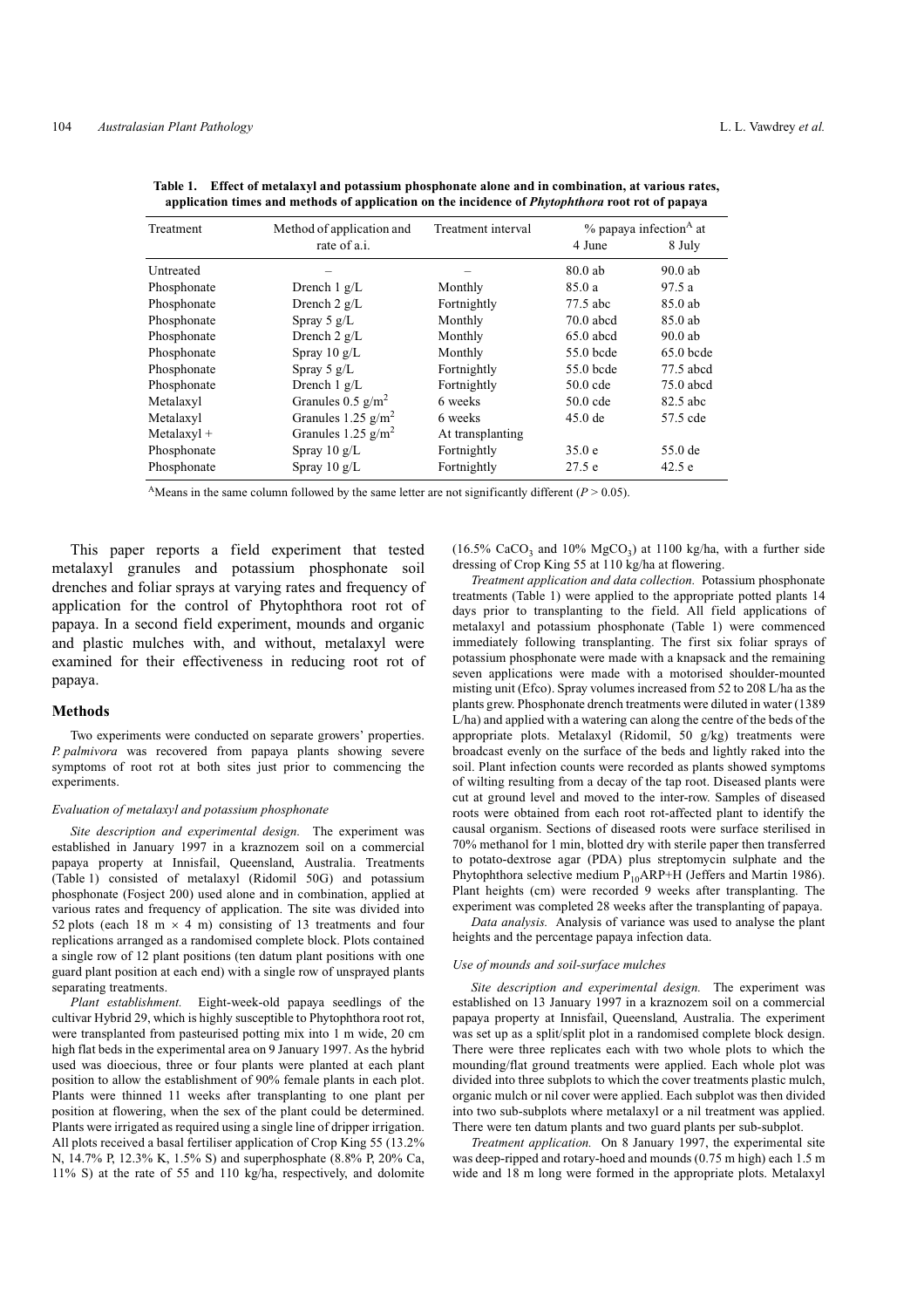Management of Phytophthora root rot of papaya *Australasian Plant Pathology* 105

**Table 2. Plant heights of papaya grown on mounds or flat ground, with organic and plastic mulches**

| Treatment           | Plant height $(cm)A$ |             |              |  |
|---------------------|----------------------|-------------|--------------|--|
|                     | 11 March             | 22 April    | 20 May       |  |
| Mound/plastic mulch | 78.0 a               | 119.0 ab    | 176.0a       |  |
| Mound/organic mulch | 67.0a                | 95.0c       | $142.0$ abcd |  |
| Mound/bare soil     | 88.0 a               | $107.0$ abc | 137.0 bcd    |  |
| Flat/plastic mulch  | 68.0 a               | $109.0$ abc | $161.0$ ab   |  |
| Flat/organic mulch  | 46.0 <sub>b</sub>    | 65.0d       | 101.0 e      |  |
| Flat/bare soil      | 73.0a                | 88.0 c      | $108.0$ de   |  |

<sup>&</sup>lt;sup>A</sup>Means in the same column followed by the same letter are not significantly different  $(P > 0.05)$ .

(Ridomil, 50 g/kg) treatments were broadcast evenly on the surface of the beds and lightly raked into the soil just prior to the application of the soil-surface mulches. Plots treated with organic mulch were covered to a depth of 7.5 cm with composted shredded tree bark obtained from the local council waste depot. The plastic mulch treatments (Table 2), which consisted of 2 m wide black plastic sheets, were laid and then painted white to prevent sunscald damage to the newly planted seedlings.

*Plant establishment.* Eight-week-old papaya seedlings (Hybrid 29) were transplanted from pasteurised potting mix into plots in the experimental area on 13 January 1997. Plants were thinned to 1 plant per position at flowering when the sex of the plant could be determined. Plants were irrigated as required using dripper lines positioned either side of the planting line. All plots received a basal fertiliser application of Crop King 55 and superphosphate at the rate of 55 and 110 kg/ha, respectively, and dolomite at 1100 kg/ha. Two applications of urea (39 kg/ha) were applied through the irrigation system during the growing of the crop.

*Data collection.* Plant heights (cm) were recorded at 8, 13 and 17 weeks after transplanting. Plant infection counts were recorded as plants showed symptoms of wilting resulting from the decay of the tap root. Diseased plants were cut at ground level and moved to the inter-row. Samples of diseased roots were obtained from each root rot-affected plant and isolations carried out as described previously. On 6 November, all fruit with a diameter greater than 7 cm was harvested and the total fruit number and total fruit weight per plot assessed.

*Data analysis.* Analysis of variance was used to analyse the plant heights and the percentage papaya infection data. The total fruit count per plot and the total fruit weight per plot were also analysed using ANOVA after a  $log_e(x + 1)$  transformation.

# **Results**

## *Evaluation of metalaxyl and potassium phosphonate*

Potassium phosphonate used as a foliar spray at 5 and 10 g/L caused some bleaching of foliage of newly transplanted seedlings. Although growth was initially restricted, affected plants continued to grow. Plant height measurements showed there was no significant difference  $(P > 0.05)$  between treatments.

By 4 June, there was a high incidence of root rot-affected plants in many plots and, in untreated plots, 80% of plants were affected with root rot (Table 1). *P. palmivora* was recovered from all root rot-affected plants. Fortnightly foliar sprays of potassium phosphonate (10 g/L) alone and in combination with metalaxyl  $(1.25 \text{ g/m}^2)$  at transplanting were more effective  $(P < 0.05)$  at reducing root rot than foliar sprays of potassium phosphonate (5 g/L) applied monthly, and soil drenches of potassium phosphonate applied fortnightly  $(2 \text{ g/L})$  and monthly  $(1 \text{ and } 2 \text{ g/L})$ . Applying metalaxyl granules (1.25  $g/m<sup>2</sup>$ ) at transplanting and every 6 weeks thereafter was more effective  $(P < 0.05)$  at reducing root rot than potassium phosphonate drenches applied fortnightly  $(2 \text{ g/L})$  and monthly  $(1 \text{ and } 2 \text{ g/L})$ .

The final disease assessment conducted on 8 July (Table 1) showed that the incidence of root rot was very high with 90% of plants affected in untreated plots. Plots sprayed fortnightly with 10 g/L potassium phosphonate had significantly fewer plants affected with root rot  $(P < 0.05)$ than all other plots except those sprayed monthly with potassium phosphonate  $(10 \text{ g/L})$ , fortnightly with potassium phosphonate (10 g/L) in combination with metalaxyl granules (1.25  $g/m<sup>2</sup>$ ) at transplanting, and plots treated every 6 weeks with metalaxyl granules (1.25  $g/m<sup>2</sup>$ ).

# *Use of mounds, and organic and plastic mulches*

Some seedlings died within 1–2 weeks of transplanting. *Rhizoctonia solani* was recovered from basal stem lesions on a few plants using PDA plus streptomycin sulphate culture medium but the cause of most plant deaths was most likely due to physical damage to the taproot at transplanting.

**Table 3. Effect of growing papaya on mounds or flat ground, with or without organic and plastic mulches, on the incidence of Phytophthora root rot, fruit weight and fruit number**

| Treatment           | Total fruit number<br>per plot <sup>AB</sup> | Total fruit weight<br>per plot $(kg)^{AB}$ | $%$ papaya infection <sup>B</sup><br>at harvest |
|---------------------|----------------------------------------------|--------------------------------------------|-------------------------------------------------|
| Mound/plastic mulch | 5.04 a $(153.75)$                            | 4.68 a $(106.52)$                          | 8.33 a                                          |
| Mound/organic mulch | 3.87 b (47.02)                               | 3.36 b (27.67)                             | 18.33a                                          |
| Mound/bare soil     | 3.89 b (48.10)                               | 3.39 b (28.62)                             | 28.33a                                          |
| Flat/plastic mulch  | 4.58 ab (96.80)                              | $4.17$ a $(63.40)$                         | 20.00a                                          |
| Flat/organic mulch  | $0.96$ c $(1.62)$                            | 0.67c(0.94)                                | 88.33 b                                         |
| Flat/bare soil      | 1.47c(3.36)                                  | $1.08$ c $(1.93)$                          | 66.67 b                                         |

 ${}^{A}$ Log<sub>e</sub>( $x$  + 1) transformed data; back-transformed means are given in parentheses.<br><sup>B</sup>Means in the same column followed by the same letter are not significantly different (*P* > 0.05).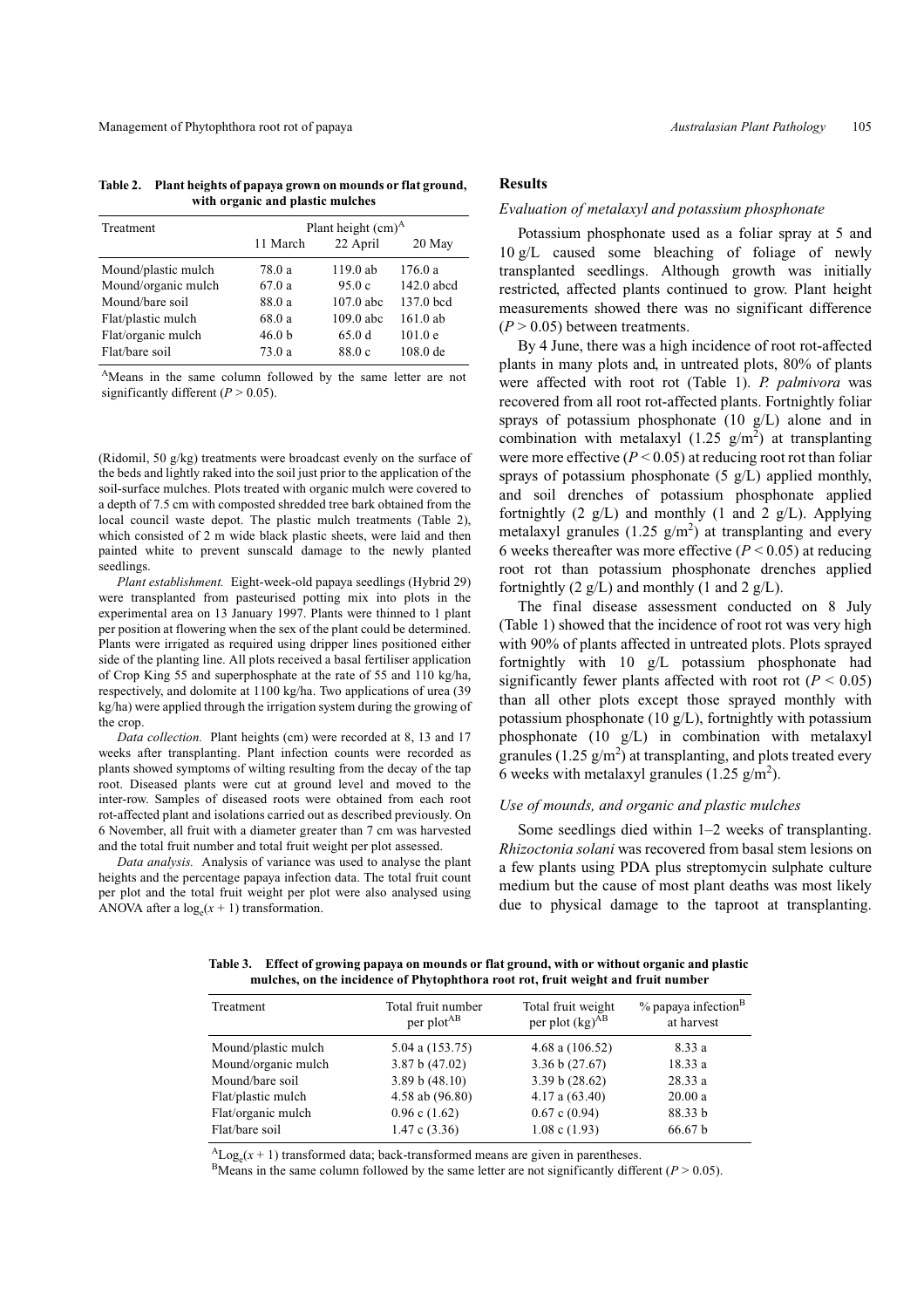Planting sites where all plants had died were replanted within

4 weeks of the initial transplanting. By 11 March there were quantitative differences in plant growth between treatments (Table 2). Assessments conducted on 11 March and 22 April showed a significant mound by soil cover interaction with the height of plants grown on flat ground with organic mulch significantly reduced  $(P < 0.05)$  compared with all other treatments. The pre-plant application of metalaxyl had no effect on plant growth  $(P > 0.05)$  except in the assessment conducted on 22 April, where the chemical improved plant growth (*P* < 0.05) when applied to mounded soil with organic mulch. In this assessment, plant heights were 123 cm in mounded plots treated with organic mulch and metalaxyl, compared with 95 cm in mounded plots with organic mulch alone. The final assessment conducted on 20 May showed a significant mound by soil cover interaction with a significant increase in plant height  $(P < 0.05)$  in mounded plots with both organic and plastic mulch compared with mounded plots with bare soil. Plants grown on mounds with, and without, mulches and on flat ground with plastic mulch were taller  $(P < 0.05)$ than plants grown on flat ground with organic mulch or bare soil.

At the conclusion of the experiment, the use of mounds was shown to be very effective (Table 3) at reducing the incidence of root rot. The percentage of plants with root rot was significantly greater  $(P < 0.05)$  in plots where plants were grown on flat ground with either organic mulch or bare soil compared with plants grown on mounds. There was no difference in survival  $(P > 0.05)$  between plants grown on flat ground with plastic mulch and plants grown on mounds. The pre-plant application of metalaxyl granules had no effect (*P* > 0.05) on reducing the incidence of root rot. *P. palmivora* was recovered from all root rot-affected plants.

At fruit harvest, the more mature fruit was obtained from the larger more vigorous plants. Large differences in fruit number and fruit weight were recorded across the various treatments (Table 3). Fruit weight and number were significantly greater  $(P < 0.05)$  when harvested from plants grown on mounds, and on flat ground with plastic mulch, than plants grown on flat ground with organic mulch or bare soil. The greatest yield was obtained from plants grown on mounds with plastic mulch.

### **Discussion**

Results of the evaluation of metalaxyl and potassium phosphonate demonstrated that papaya treated fortnightly with foliar applications of potassium phosphonate (10  $g/L$ ) had the lowest incidence of Phytophthora root rot. However, potassium phosphonate applied at 5 and 10 g/L caused some phytotoxicity on the foliage of papaya. Other researchers have reported sensitivity to potassium phosphonate in a range of horticultural crops (Pilbeam *et al*. 2000). The lowest concentration at which phytotoxicity has been reported is

0.4 g/L phosphonate on mandarins (Walker 1989) and azaleas (De Boer and Greenhalgh 1990). Rates of application need to be further evaluated to reduce the risk of phytotoxicity on papaya.

Of the methods of application tested in our experiment, foliar sprays of potassium phosphonate  $(10 \text{ g/L})$  were more effective than soil drenches of potassium phosphonate (1 and 2 g/L) at controlling root rot and increasing plant survival. Ali *et al*. (1999) reported that foliar sprays and soil drenches with potassium phosphonate  $(0.1–5.0 \text{ g/L})$  were equally effective in reducing the disease incidence and severity of *P. cinnamomi* on *Pinus radiata* seedlings. However, De Boer and Greenhalgh (1990) reported that soil drenches were more effective than foliar sprays against Phytophthora root rot of azalea (*Rhododendron ponticum* cv. Brides Bouquet), *Thryptomene calycina* and petunia (*Petunia hybrida*). Further research is needed to optimise the frequency and timing of applications of potassium phosphonate to maximise its efficacy in controlling Phytophthora root rot of papaya.

Metalaxyl has proven to be most effective against many *Phytophthora*-related root diseases in a range of high value crops (Erwin and Ribeiro 1996). Prior to the registration of potassium phosphonate in avocados, metalaxyl was widely used for Phytophthora root rot control (Pegg and Whiley 1987). However, under the high disease pressure experienced in our field experiment, the disease control achieved with metalaxyl was disappointing as it failed to provide an adequate level of root rot control. Its potential for use in the field was also considered much reduced where repeated applications of the chemical made it too costly.

In field situations where a soilborne disease is well established, growers are generally encouraged to create a growing environment which is more favourable for the host and less favourable for the pathogen. The duration of free water in the soil has a major influence on the development of *Phytophthora*-related disease, with long periods of wet soil favouring an increase in *Phytophthora* populations (Duniway 1979). Therefore, optimising vertical drainage should effectively reduce the period of soil saturation and subsequent damage due to disease (Duniway 1983). Improving soil drainage through mounding has been shown to be an important part of the integrated disease management strategy used in avocado orchards prone to attack by *Phytophthora* (Broadley 1992; Pegg and Whiley 1987). The use of mounds in our field experiment also achieved this result by reducing plant losses due to root rot and substantially increasing fruit yield.

Wide plastic mulch also reduced plant losses and increased fruit yield in both mounded and non-mounded situations. Katan (1981) referred to the use of transparent polyethylene sheets by Israeli workers as a means of solar heating and soil disinfestation for disease control. However, in our case, solar heating would have been at a minimum as the plastic sheets were painted white and were laid during the